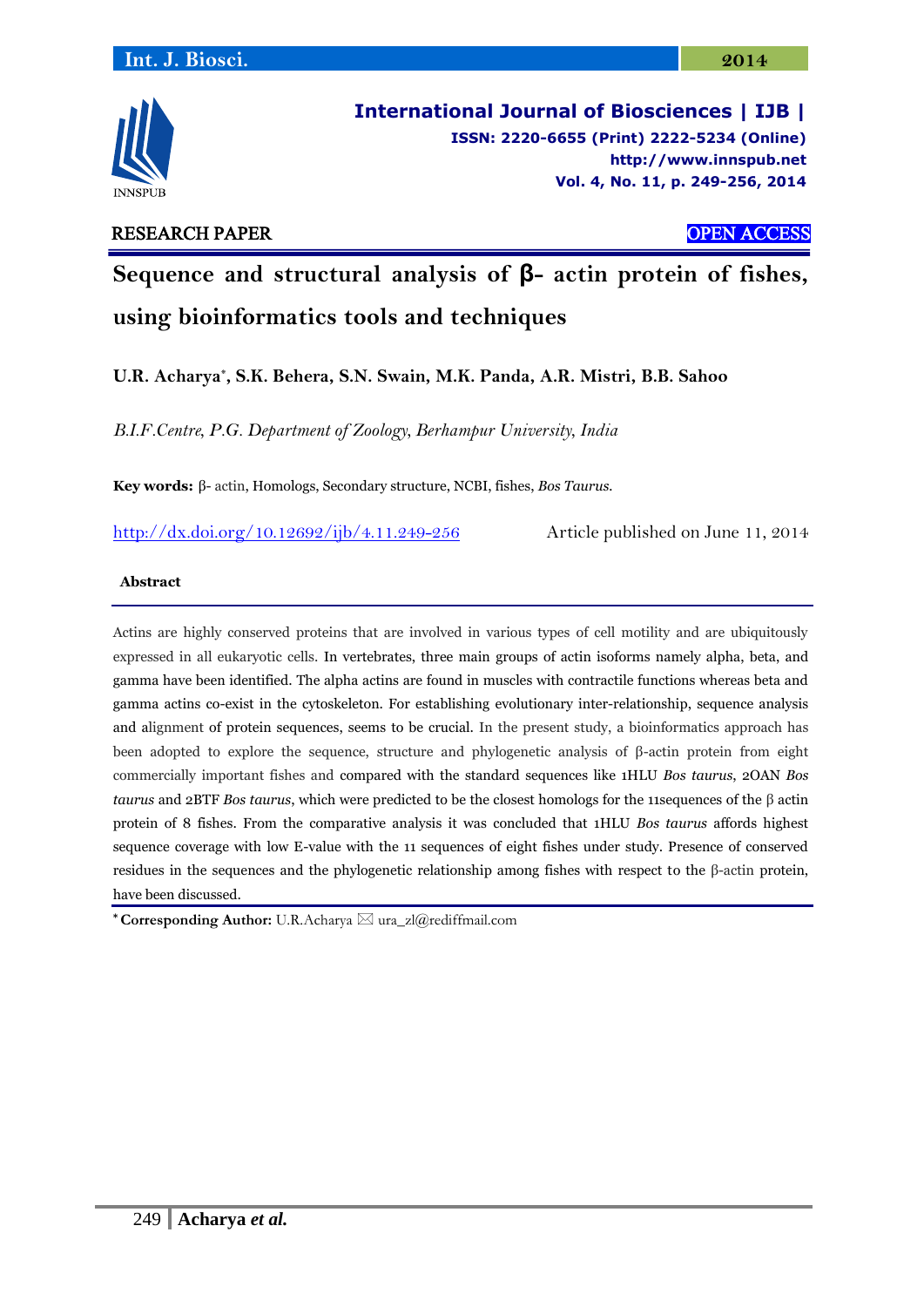#### **Introduction**

Actin was first identified as a part of the protein complex acto-myosin responsible for producing the contractile force in skeletal muscle (Straub, 1942). It is one of the most abundant proteins in human tissues and is widely expressed in nearly all types of eukaryotic cells. In non-muscle cells, especially those that undergo rapid movements or that resist mechanical stresses, actin protein seems to be highly active near the cell surface (Condeelis, 1993, Stossel, 1994). Structurally, actin is a globular protein with a molecular weight 42-kDa (sheterline and Sparrow,1994), densely found in all eukaryotic cells with exception in nematode sperm where it may be present at very low concentrations. It is also one of the highly-conserved proteins, sharing approximately 20% diversity from algae to humans and, hence, participates in many important cellular processes including muscle contraction, cell motility, cell division and cytokinesis, vesicle and organelle movement, cell signaling, and the establishment and maintenance of cell junctions and cell shape (Pollard and Borisy, 2003,Bernstein and Bamburg, 2010,Doi *et.al*.,2010, Makioka *et al*., 2011).

The corresponding β-actin gene (*actb*) belongs to the actin multigene family (Kislauskis *et al*., 1997) and takes part in the initiation of transcription (Hofmann *et al*., 2004). The gene for β-actin has been cloned from both vertebrates and invertebrates and studies indicate that β-actin is constitutively expressed in most eukaryotic non- muscle cells (Quitscke *et al*.,1989) and it has been widely used as an internal control gene in the quantification of mRNA levels (Lee, 2000).

Studies indicate that there are six genes encoding six vertebrate actins that are classified according to where they are predominately expressed. α-skeletal-Actin, α-smooth-actin, α- cardiac-actin and γ-smooth actin are primarily found in muscle cells, whereas cytoplasmic β- cyto-actin and γ- cyto-actin are ubiquitously and highly expressed in non-muscle cells (Herman,1993).

Functionally, the β- actin gene is highly conserved in the animal kingdom and plays an essential role in maintaining cytoskeletal structure, cellular mobility, cell division and contractile processes (Reece,1992). In addition, *actb* is a housekeeping gene and due to its essential role, *actb* mRNA expression has often been used as a versatile invariant control for gene expression studies (Andreassen *et al*., 2005, Cao *et al*., 2007).

The molecular biological study of fish is growing rapidly and β-actin is often used as an internal control gene in the quantification of gene expression (Sohn *et al*., 2001, Wang and Ge, 2003). However, the information about fish β-actin gene and its protein is still limited, so far its sequence analysis, secondary and tertiary structure elucidation are concerned. In contrast, β-actin is usually used as a loading control, in a number of laboratory-based protocols like PCR and Western blotting analysis. Basing on the importance of β-actin protein, a bioinformatics approach has been preferred to focus on its sequence, structure and phylogenetic analysis. Hence, 11 protein sequences from 8 different commercial fishes namely *Labeo rohita, Labeo calbasu* , *Chanos Chanos , Catla catla, Heteropneustes fossilis, Clarias batracus, Lates calcarifer* , *Oreochromis mossambicus* were retrieved from NCBI protein database.

Furthermore, studies' pertain to phylogenetic interrelationship among fishes taking β-actin protein as a standard seems to be highly fragmentary and inconclusive. Hence, realizing the importance of βactin protein in fishes, the present study was undertaken to investigate the sequence analysis, structure prediction and phylogenetic relationship among eight fishes utilizing standard bioinformatics tools and techniques.

#### **Materials and methods**

#### *Sequence Analysis of β- actin proteins*

Entrez Protein sequence retrieval tool developed by National Center for Biotechnology Information (NCBI) (http://www.ncbi.nlm.nih.gov) was used for retrieval of protein sequences of β- actin protein from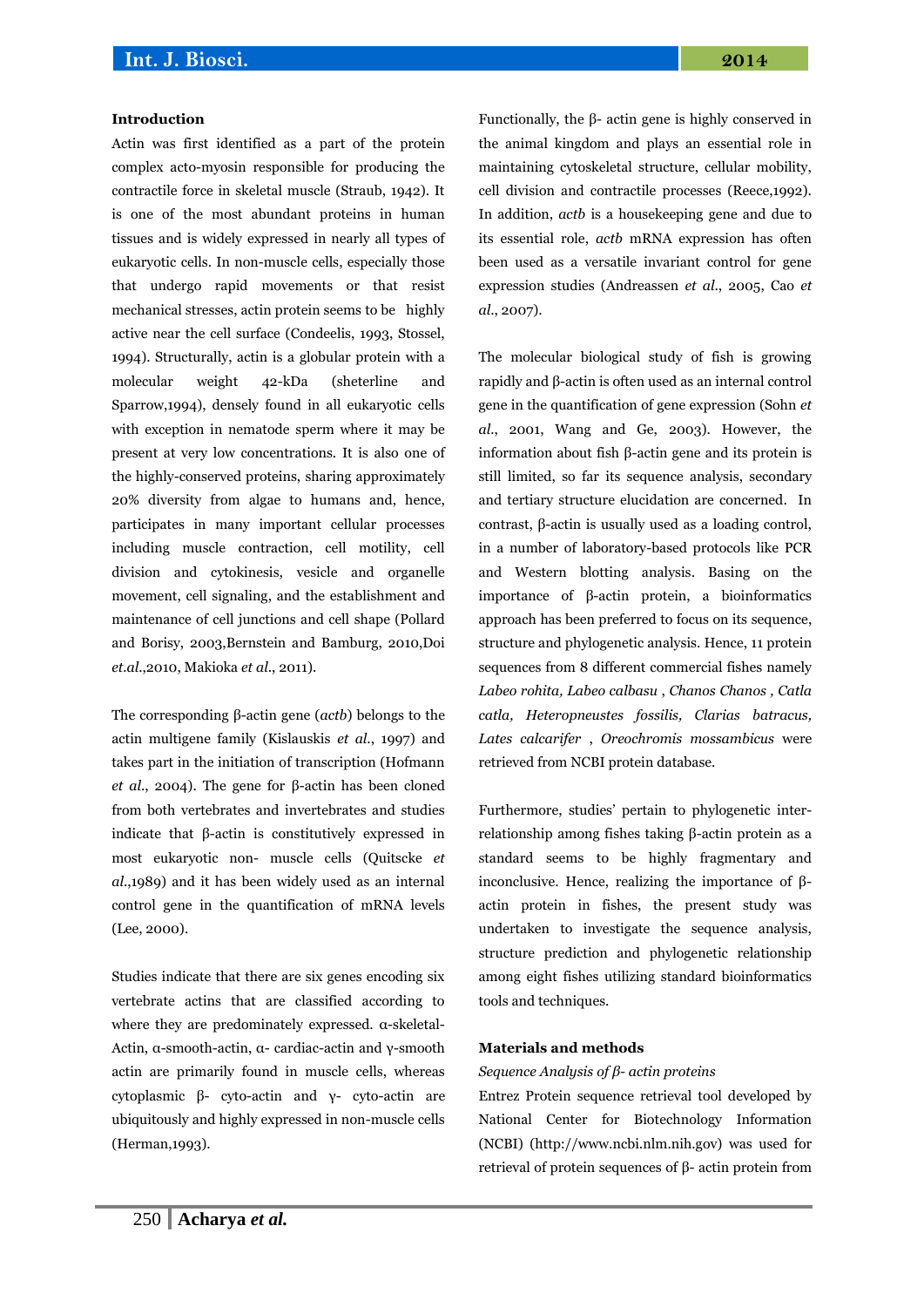# **Int. J. Biosci. 2014**

8 commercial fishes under study. In order to cross check the sequence analysis results, UniProt search developed by EBI (European Bioinformatics Institute) was performed. Since, the reports on the 3D (Three Dimensional) structure of the β- actin protein of the fishes in the present study found to be scanty in the structural database like Protein Data Bank (PDB) (www.pdb.org), Basic Local Alignment Search Tool Protein (BLASTP) analysis developed by NCBI was utilized to get the closest homologs for the retrieval of proteins.

#### *Multiple Sequence Alignment of β- actin proteins*

ClustalX (1.83) programme was used for multiple sequence alignment in order to predict the conserved amino acid residues in the β-actin protein of fishes. Sequences with higher query coverage and low Evalue were considered as the standard sequence for analyzing the conserved positions. The retrieved amino acid sequences of the β- actin protein along with the homolog sequences were loaded in the ClustalX tool for multiple sequence alignment**.**  Ghostview tool was also used to visualize the multiple sequence analysis results. Moreover, β-actin protein sequences of the fishes taken for the study, were compared with the standard sequences like 1HLU *Bos taurus*, 2OAN *Bos taurus* and 2BTF *Bos taurus*, retrived from PDB and were predicted to be the closest homologs with the fishes.

#### *Phylogenetic Analysis of of β- actin proteins*

In order to search the evolutionary relationships among the protein sequences of fishes, cladograms were constructed with the help of tree viewer tool and Phylip. The cladograms are the branching, treelike diagrams in which the endpoints of the branches represent specific species of organisms.

#### *Structural Analysis of β- actin proteins*

Secondary structure prediction tools namely CFSSP, GOR, SOPMA, PSIPred listed in ExPASy (Expert Protein Analysis System) [\(www.expasy.org/tools/\)](http://www.expasy.org/tools/) proteomics server were used to predict the secondary structure of these β- actin protein of these 8 commercial fishes.

Prediction of the 3D (3-Dimensional) structure of the proteins under study, was done by Modeller tool and the structures with least DOPE (Discrete Optimized Protein Energy) score were selected as the model for least energy minimization. Furthermore, the 3Dstructures were visualized in RasMol and PyMol viewers which were finally confirmed in Ramchandran Plot.

### **Results and discussion**

Different databases like NCBI, Entrez and UniProt Protein sequence analysis have already reported only 11 amino acid sequences of β-actin proteins of 8 commercial fishes under study. For comparison, βactin protein from 1HLU *Bos taurus*, 2OAN *Bos taurus* and 2BTF *Bos taurus* were predicted and were found to be the closest homologs for the β- actin proteins of the fishes taken for the study by BLASTP analysis.

**Table 1.** Shows the no. of 2D structures predicted by different secondary structure prediction tools. (C: Coils, S: Beta pleated Sheets, H: Alpha Helix).

|                         | <b>CFSSP</b> |             |                | GOR |                |             | <b>SOPMA</b> |              |          |  |
|-------------------------|--------------|-------------|----------------|-----|----------------|-------------|--------------|--------------|----------|--|
|                         | C            | S           | Η              | С   | s              | Н           | С            | S            | H        |  |
| Labeo rohita 4          | $\Omega$     |             | $\overline{2}$ | 5   | $\overline{2}$ | 0           | 6            | $\mathbf 0$  | $\Omega$ |  |
| Labeo rohita 2          | 11           | 8           | 29             | 32  | q              | $\mathbf 0$ | 20           | 10           | 5        |  |
| Labeo rohita3           | 22           | 5           | 8              | 87  | 38             | 46          | 53           | 29           | 81       |  |
| Labeo rohita 1          |              | $\mathbf 0$ | 6              | 5   | $\overline{2}$ | 0           |              | $\mathbf 0$  | $\Omega$ |  |
| Chanos Chanos           | 24           | 35          | 21             | 55  | 31             | 41          | 44           | 29           | 46       |  |
| Catla catla             |              | 0           | 6              | 5   | $\overline{2}$ | $\mathbf 0$ |              | $\mathbf{O}$ | $\Omega$ |  |
| Labeo calbasu           | 161          | 93          | 156            | 174 | 78             | 103         | 109          | 84           | 139      |  |
| Clarias batracus        | 101          | 67          | 56             | 118 | 34             | 79          | 77           | 34           | 102      |  |
| Heteropneustes fossilis | 134          | 31          | 74             | 108 | 29             | 87          | 70           | 48           | 89       |  |
| Lates calcarifer        | 123          | 60          | 98             | 134 | 69             | 108         | 106          | 69           | 116      |  |
| Oreochromis mossambicus | 135          | 76          | 112            | 171 | 90             | 114         | 124          | 87           | 137      |  |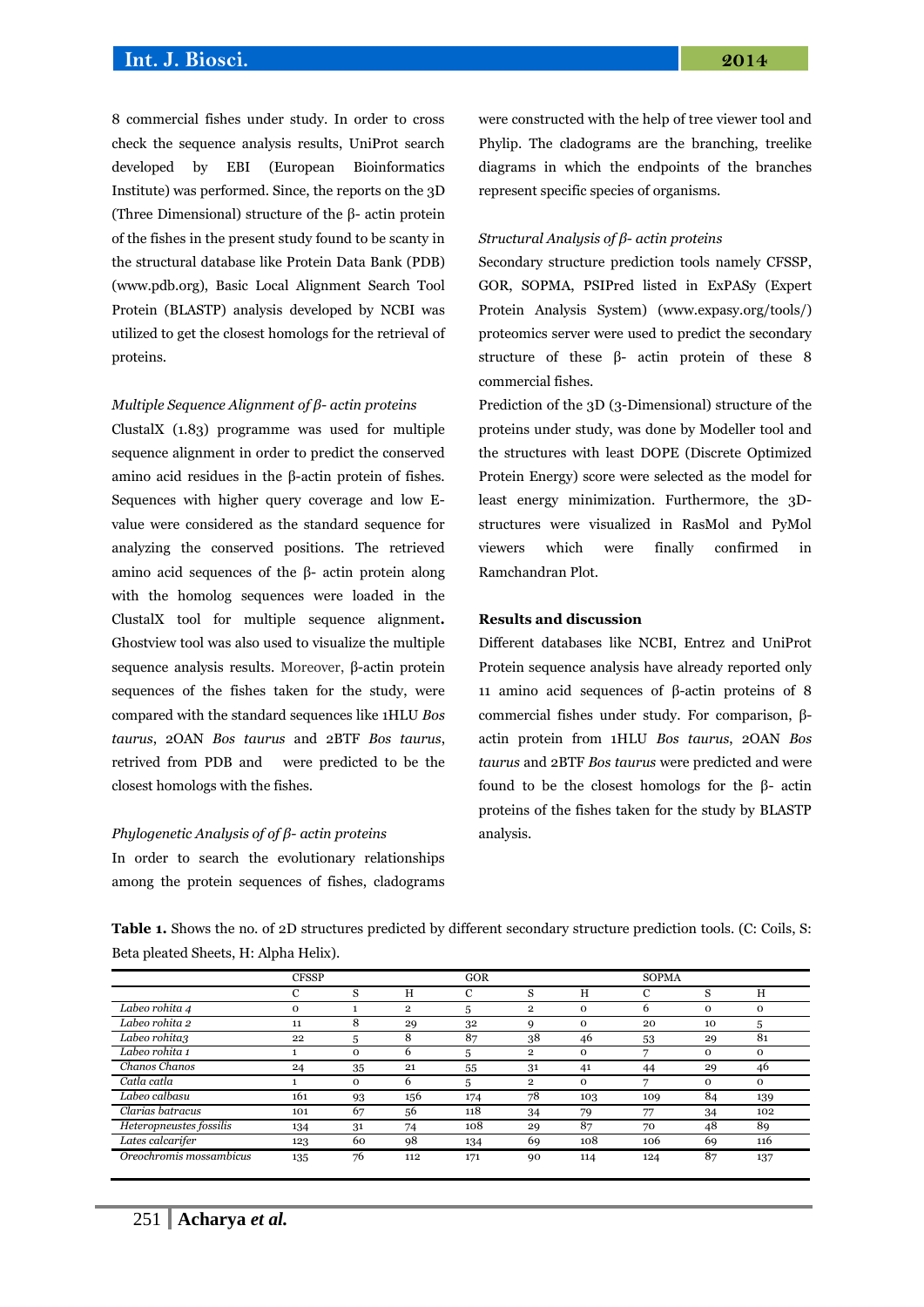

**Fig. 1.** Clustal X results for 14 β-actin Protein sequences.



**Fig. 2.** Phylogenetic tree demonstrating the relatedness of fishes with respect to β-actin protein.



**Fig. 3.** PHYLIP analysis of β-actin protein from fishes compared with *Bos taurus*.

The amino acid sequence of β-actin protein from *Bos taurus* with a length of 375 amino acid residues was considered as standard sequence for counting the conserved positions of the residues in multiple sequence alignment work, because its 3D structure was reported in PDB with code 1HLU. 1HLU *Bos taurus* was considered to be the standard sequence for its higher sequence coverage and low E-value. The ClustalX programme provided an integrated environment for performing multiple sequence alignments and analyzing the results. All the 14 amino acid sequences (11 amino acid sequences from fishes & 3 from *Bos taurus*) of the β- actin protein, were loaded in Clustal X tool which provided a versatile colouring pattern for the display of the aligned sequences. The results of ClustalX programme was shown in Figure 1. However, the analysis of the result has shown a negligible amount of conservation in amino acid residues of the β- actin protein.



**Fig. 4.** 2D structure of β-actin Protein from *Chanos chanos* predicted by Psipred.



**Fig. 5.** Cartoon format of Model 1 (*Labeo rohita)* In Rasmol viewer.

The results obtained from multiple sequence analysis as shown in Figure 1, reflects only 2 conserved positions, in the form of  $\square \square$  and :. Star represents completely conserved positions whereas, the colon represents very conservative substitutions. Of the 2 conserved residues, there was only 1 completely conserved position and 1 acceptable substitution was detected.



**Fig. 6.** Cartoon format of Model 2 (*Labeo rohita)* In Rasmol viewer.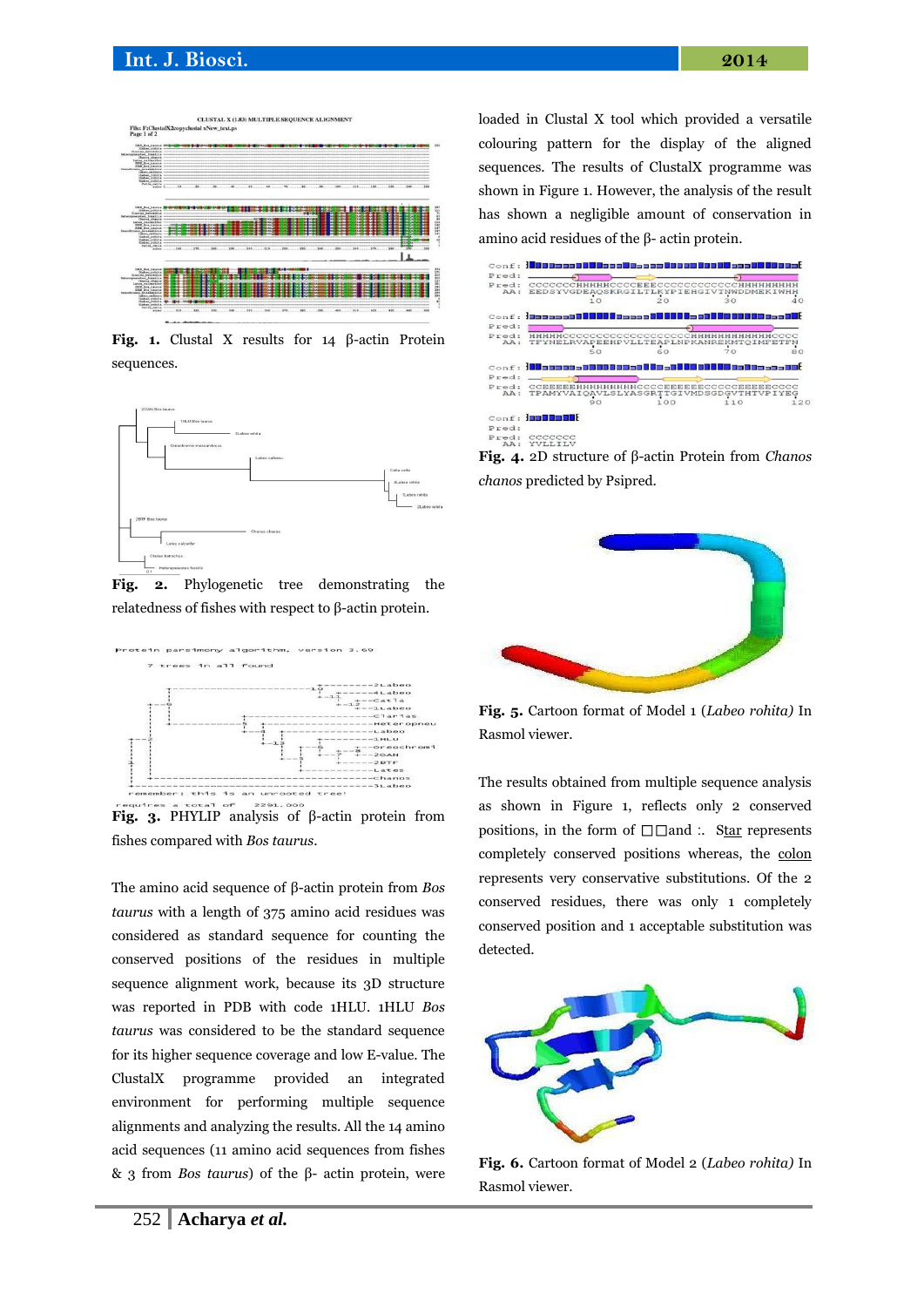

**Fig. 7.** Cartoon format of Model 3 (*Labeo rohita)* In Rasmol viewer.



**Fig. 8.** Cartoon format (Shapely) of Model 4 (*Labeo rohita)* In Rasmol viewer.

The cladograms were constructed with the help of tree viewer tool (ClustalX) and Phylip. The trees that were constructed were unrooted trees. From the phylogram as presented in Figure 2**,** it is evident that 1HLU *Bos taurus* and 3 *Labeo rohita*, 2BTF *Bos taurus* and *Chanos chanos*, *1Labeo rohita*, 2 *Labeo rohita*, 4 *Labeo rohita* and *Catla catla* are located on a single branch. The phylogram of Phylip tool presented in Figure 3 demonstrates that 1HLU *Bos taurus*, 2OAN *Bos Taurus,* 2BTF *Bos taurus* and *Oreochromis mossambicus a*re located on a single branch. The above results conclusively emphasises the close phylogenetic relationship among these organisms with respect to amino acid sequence of βactin protein. The secondary structure of all the 11 amino acid sequences of β-actin protein were predicted using tools like CFSSP, GOR, SOPMA, PSIPred listed in ExPASy (**E**xpert **P**rotein **A**nalysis **Sy**stem) proteomics server. The secondary structure tools have shown the alpha helices, beta pleated sheets and coils in all the 11 sequences at respective places. The number of secondary structures shown in a particular sequence using a spesific tool differed with respect to the other tool. In the present study, Table 1 indicates the 2D structures predicted by different secondary structure prediction tools. The 2D structure of the β-actin protein of one of the 11 sequences is presented in the form of Psipred as in Figure 4.



**Fig. 9.** Cartoon format (Temperature) of Model 5 (*Chanos Chanos*) In RasMol viewer.

Results of the present study using BLASTP analysis, demonstrates that 1HLU *Bos taurus* β-actin protein seems to bear closest resemblances with the β-actin protein of 8 fishes taken for study. The said sequence homology is possibly due to higher sequence similarity and sequence coverage with 11 protein sequences of the fishes.



**Fig. 10.** Space fill format of Model 6 (*Catla catla*) In Pymol viewer.



**Fig. 11.** Ramachandran Plot of Model1**(***Labeo rohita*).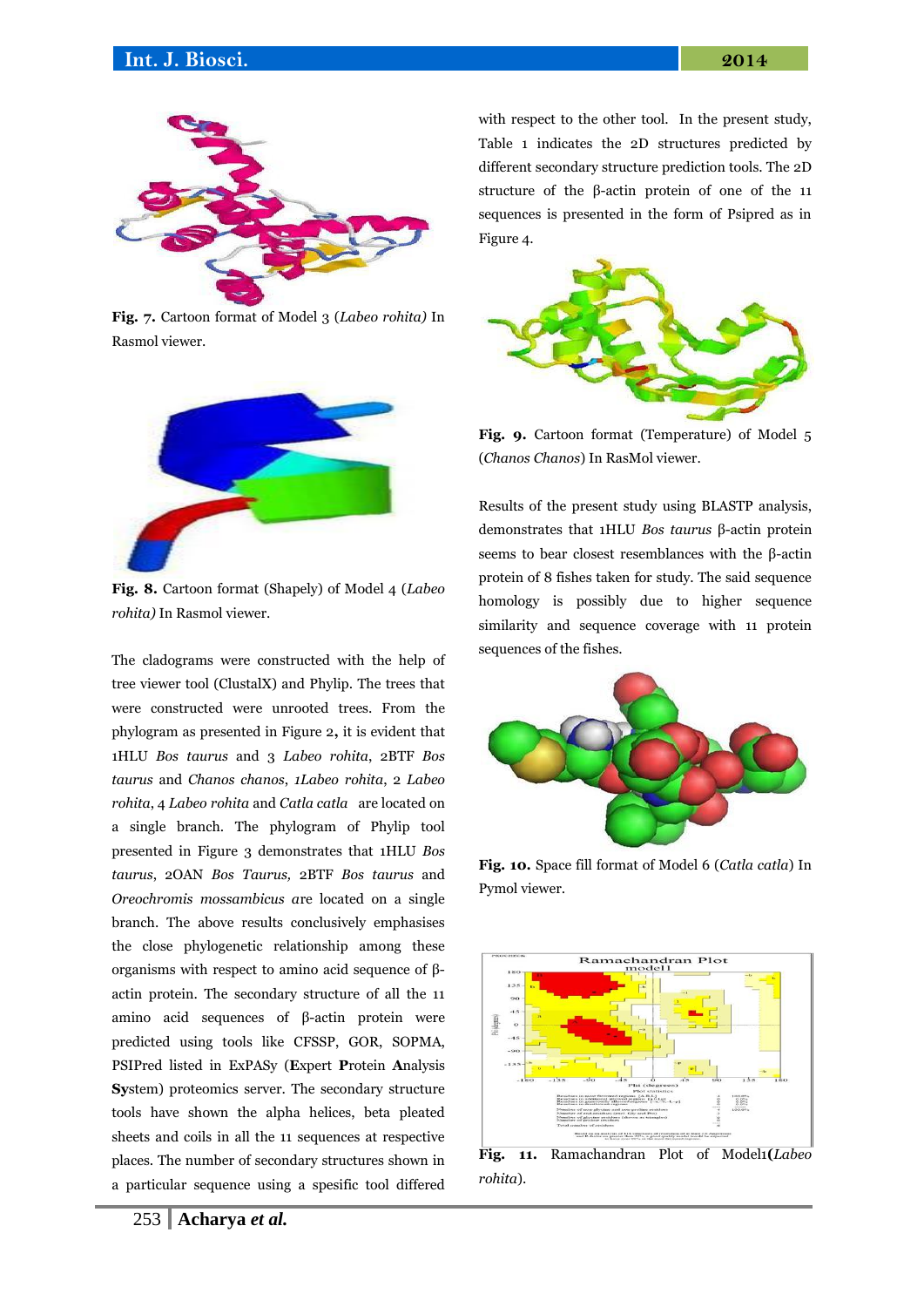

**Fig. 12.** Ramachandran Plot of Model2 **(***Labeo rohita*).

The results of multiple sequence alignment using ClustalX programme has depicted a negligible amount of conservation only at two sites like Methionine at position 285 and Isoleucine at 289. This negligible amount of conservation is probably be due to vast differences in length of the sequences and low sequence similarity among the 11 β-actin protein sequences of 8 fishes. Phylogenetic interrelationship of the fishes based on the β-actin protein, it has been observed that organisms of same taxon are laid on different branches, which is possibly because of least percentage of sequence sharing among the individuals of the same taxon.



**Fig. 13.** Ramachandran Plot of Model 3**(***Labeo rohita*).



**Fig. 14.** Ramachandran Plot of Model 4 (*Labeo rohita*).

The secondary structures that were predicted using CFSSP, GOR and SOPMA were based on rule and propensity of amino acid residues in a particular secondary structure. All these tools have predicted structures which are more or less similar to each other. It is also revealed that the protein sequences of *Labeo calbasu, Heteropneustes fossilis, Clarias batracus, Lates calcarifer and Oreochromis mossambicus* have adequate variability in secondary structure compared to other sequences.



**Fig. 15.** Ramachandran Plot of Model 5 (*Chanos Chanos*).

The 3D structures of all the 11 β-actin protein sequences (Figure 5-10) have stated about 47-87% of structural similarity by SAVES server after energy minimization, which is confirmed by Ramchandran plot (Figure 11-15) that showed all the residues in the allowed regions.

#### **Acknowledgements**

The authors thankfully acknowledge DBT, Govt. of India for financial assistance and to the Head, P.G.Dept. of Zoology for providing necessary laboratory facilities.

#### **References**

**Andreassen TK, Skjoedt K, Korsgaard B.** 2005. Upregulation of estrogen receptor- $\alpha$  and vitellogenin in eelpout (*Zoarces viviparus*) by waterborne exposure to 4-tert-octylphenol and 17β-estradiol. Comparative Biochemistry and Physiology Part C: Toxicology and Pharmacology. **140,** 340-346. <http://dx.doi.org/10.1016/j.cca.2005.03.003>

**Bernstein BW, Bamburg JR.** 2010. ADF/cofilin: a functional node in cell biology. Trends in Cell Biology **20,** 187–195.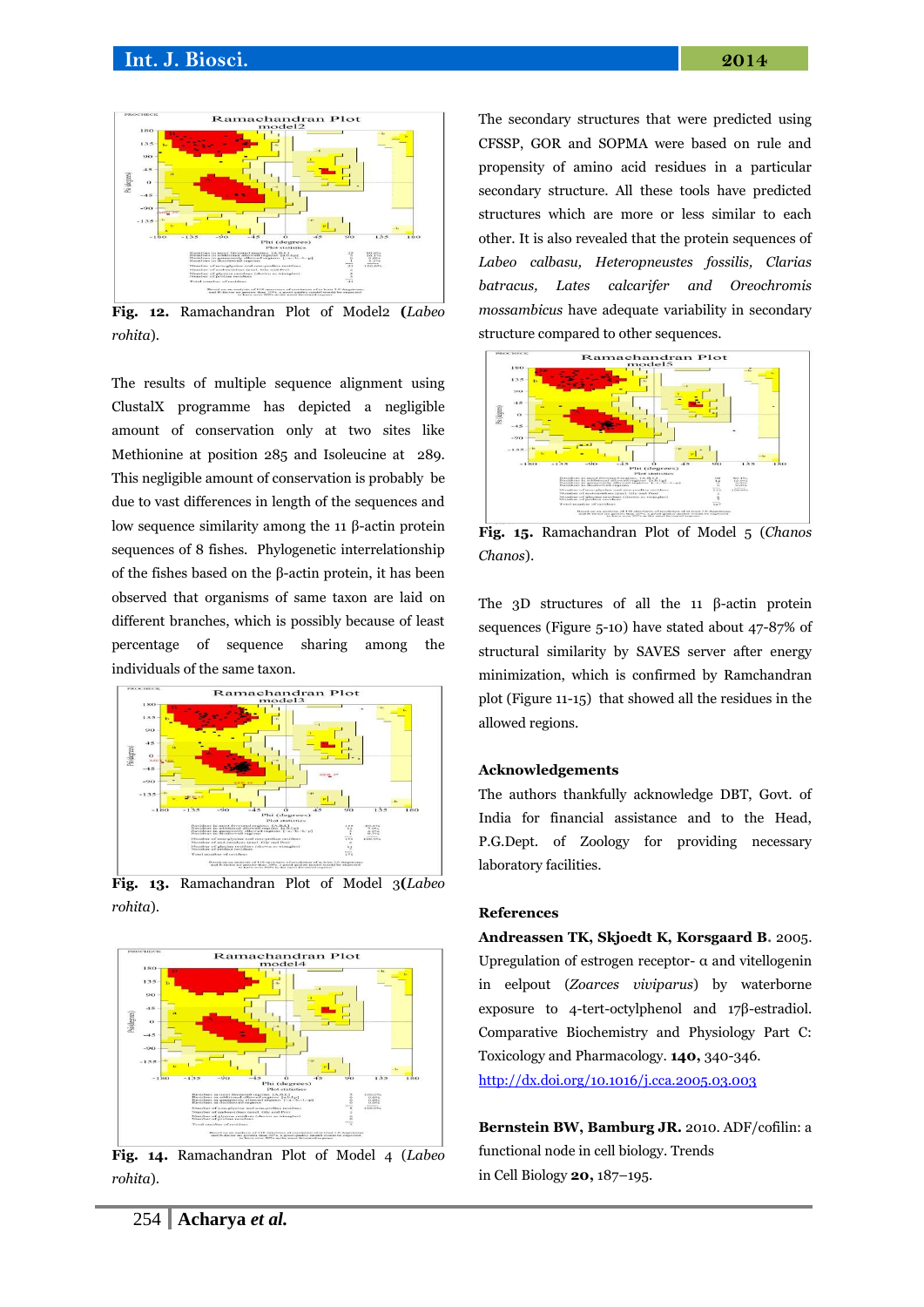# **Int. J. Biosci. 2014**

#### <http://dx.doi.org/10.1016/j.tcb.2010.01.001>

**Cao J, Cao Z, Wu T.** 2007. Generation of antibodies against DMRT1 and DMRT4 of *Oreochromis aurea* and analysis of their expression profile in *Oreochromis aurea* tissues. Journal of Genetics and Genomics **34,** 497-509.

[http://dx.doi.org/10.1016/S1673-8527\(07\)60055-1](http://dx.doi.org/10.1016/S1673-8527%2807%2960055-1)

**Condeelis J.** 1993. Life at the leading edge: the formation of cell protrusions. Annual Reviews of Cell Biology **9,** 411-44. [http://dx.doi.org/10.1146/annurev.cb.09.110193.002](http://dx.doi.org/10.1146/annurev.cb.09.110193.002211)

[211](http://dx.doi.org/10.1146/annurev.cb.09.110193.002211)

**Doi Y, Shinzawa N, Fukumoto S, Okano H, Kanuka H***.* 2010. ADF2 is required for transformation of the ookinete and sporozoite in malaria parasite development. Biochemical and Biophysical Research Communications. **397(4),** 668–672.

<http://dx.doi.org/10.1016/j.bbrc.2010.05.155>

**Herman IM.** 1993. Actin isoforms. Current Opinion in Cell Biology **5,** 48–55. [http://dx.doi.org/10.1016/S0955-0674\(05\)80007-9](http://dx.doi.org/10.1016/S0955-0674%2805%2980007-9)

**Hofmann WA, Stojiljkovic L, Fuchsova B,. Vargas GM, Mavrommatis E, Philimonenko V, Kysela K, Goodrich JA, Lessard JL, J HT, Hozak P, Primal de Lanerolle.** 2004. Actin is part of pre-initiation complexes and is necessary for transcription by RNA polymerase II. Nature Cell Biology **6,** 1094–1101.

<http://dx.doi.org/10.1038/ncb1182>

**Kislauskis EH, Xiao-chun Zhu, Singer RH***.* 1997. β-Actin messenger RNA localization and protein synthesis augment cell motility. Journal of Cell Biology **136(6),** 1263–1270. <http://dx.doi.org/10.1083/jcb.136.6.1263>

Lee JS. 2000. The internally self-fertilizing hermaphroditic teleost Rivulus marmoratus (Cyprinodontiformes, Rivulidae) β-actin gene: Amplification and sequence analysis with conserved primers. Marine Biotechnology **2,** 161–166.

**Makioka A, Kumagai M, Hiranuka K, Kobayashi S, Takeuchi T.** 2011. Entamoeba invadens: identification of ADF/cofilin and their expression analysis in relation to encystation and excystation. Experimental Parasitology **127(1),** 195– 201.

<http://dx.doi.org/10.1016/j.exppara.2010.07.018>

**Pollard TD, Borisy GG.** 2003. Cellular motility driven by assembly and disassembly of actin filaments. Cell **112,** 453–465.

[http://dx.doi.org/10.1016/S0092-8674\(03\)00120-X](http://dx.doi.org/10.1016/S0092-8674%2803%2900120-X)

**Quitschke WW, Lin ZY, DePonti-Zilli L, Paterson BM.** 1989. The β-actin promoter: high levels of transcription depend upon a CCAAT binding factor. Journal of Biological Chemistry **264(16),** 9539–9546.

**Reece KS, McElroy D, Wu R.** 1992. Function and evolution of actins. Evolutionary Biology **8(26),** 1-34.

**Sohn, YC, Kobayashi M, Aida K***.* 2001. Regulation of gonadotropin β subunit gene expression by testosterone and gonadotropinreleasing hormones in the goldfish, Carassius auratus. Comparative Biochemistry and Physiology Part B: Biochemistry and Molecular Biology **129B,** 419–426. [http://dx.doi.org/10.1016/S1096-4959\(01\)00342-6](http://dx.doi.org/10.1016/S1096-4959%2801%2900342-6)

**Sheterline P, Sparrow J.** 1994. Actin. Protein Profile **1,** 1-121.

**Stossel TP.** 1994. The machinery of cell crawling. Scientific American*.* **271(3), 54-5,** 58-63. [http://dx.doi.org/10.1038/scientificamerican0994-](http://dx.doi.org/10.1038/scientificamerican0994-54) [54](http://dx.doi.org/10.1038/scientificamerican0994-54)

**Straub FB.** 1942. Actin II Studies, Institute of Medical Chemistry University Szeged*.* **2**, 3-15.